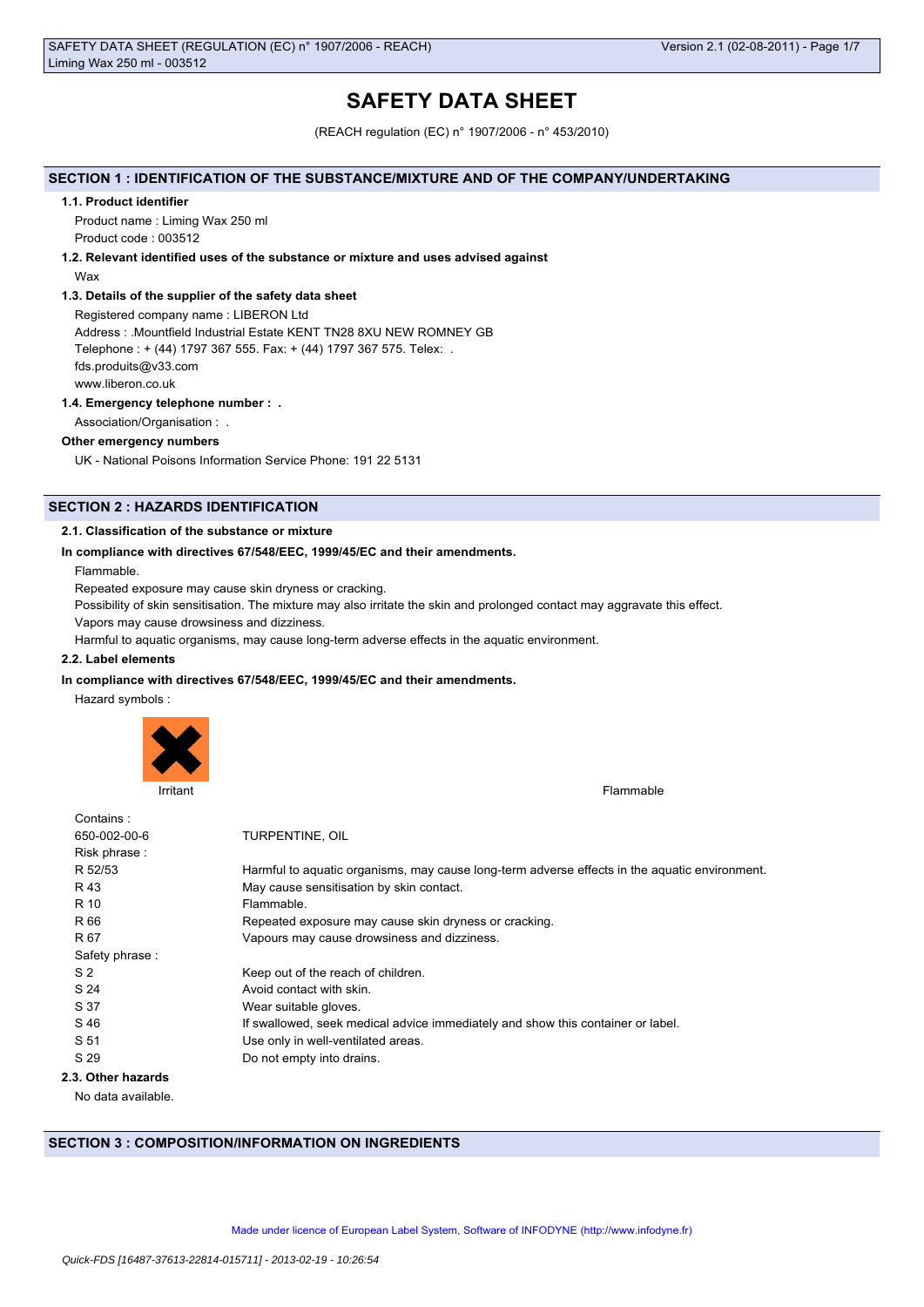### **3.1. Substances**

No substances fulfil the criteria set forth in annexe II section A of the REACH regulation (EC) n° 1907/2006.

### **3.2. Mixtures**

#### **Composition :**

| Identification          | Name                   | Classification                | $\frac{0}{0}$        |
|-------------------------|------------------------|-------------------------------|----------------------|
| EC: 919-857-5           | HYDROCARBONS, C9-C11,  | GHS07, GHS08, GHS02, Dgr      | $25 \le x \% \le 50$ |
| REACH: 01-2119463258-33 | N-ALKANES, ISOALKANES, | Xn                            |                      |
|                         | CYCLICS, <2% AROMATICS | H:226-304-336                 |                      |
|                         |                        | EUH:066                       |                      |
|                         |                        | R: 10-65-66-67                |                      |
| INDEX: 650-002-00-6     | TURPENTINE, OIL        | GHS02, GHS08, GHS07, GHS09,   | $10 \le x \% \le 25$ |
| CAS: 8006-64-2          |                        | Dgr                           |                      |
| EC: 232-350-7           |                        | Xn, N                         |                      |
|                         |                        | H:226-332-312-302-304-319-315 |                      |
|                         |                        | $-317-411$                    |                      |
|                         |                        | R:                            |                      |
|                         |                        | 10-20/21/22-36/38-43-51/53-65 |                      |

### **SECTION 4 : FIRST AID MEASURES**

As a general rule, in case of doubt or if symptoms persist, always call a doctor.

NEVER induce swallowing by an unconscious person.

### **4.1. Description of first aid measures**

#### **In the event of exposure by inhalation :**

In the event of massive inhalation, remove the person exposed to fresh air. Keep warm and at rest.

**In the event of splashes or contact with eyes :**

Wash thoroughly with soft, clean water for 15 minutes holding the eyelids open.

#### **In the event of splashes or contact with skin :**

Remove contaminated clothing and wash the skin thoroughly with soap and water or a recognised cleaner.

Watch out for any remaining product between skin and clothing, watches, shoes, etc.

In the event of an allergic reaction, seek medical attention.

If the contaminated area is widespread and/or there is damage to the skin, a doctor must be consulted or the patient transferred to hospital.

### **In the event of swallowing :**

Do not give the patient anything orally.

In the event of swallowing, if the quantity is small (no more than one mouthful), rinse the mouth with water and consult a doctor.

Keep the person exposed at rest. Do not force vomiting.

Seek medical attention, showing the label.

If swallowed accidentally, call a doctor to ascertain whether observation and hospital care will be necessary. Show the label.

Seek medical attention immediately, showing the label.

### **4.2. Most important symptoms and effects, both acute and delayed**

No data available.

#### **4.3. Indication of any immediate medical attention and special treatment needed**

No data available.

## **SECTION 5 : FIREFIGHTING MEASURES**

Flammable.

Chemical powders, carbon dioxide and other extinguishing gas are suitable for small fires.

#### **5.1. Extinguishing media**

Keep packages near the fire cool, to prevent pressurised containers from bursting.

### **Suitable methods of extinction**

- In the event of a fire, use
- sprayed water or water mist
- water with AFFF (Aqueous Film Forming Foam) additive
- halon
- foam
- multipurpose ABC powder
- BC powder
- carbon dioxide (CO2)

Prevent the effluent of fire-fighting measures from entering drains or waterways.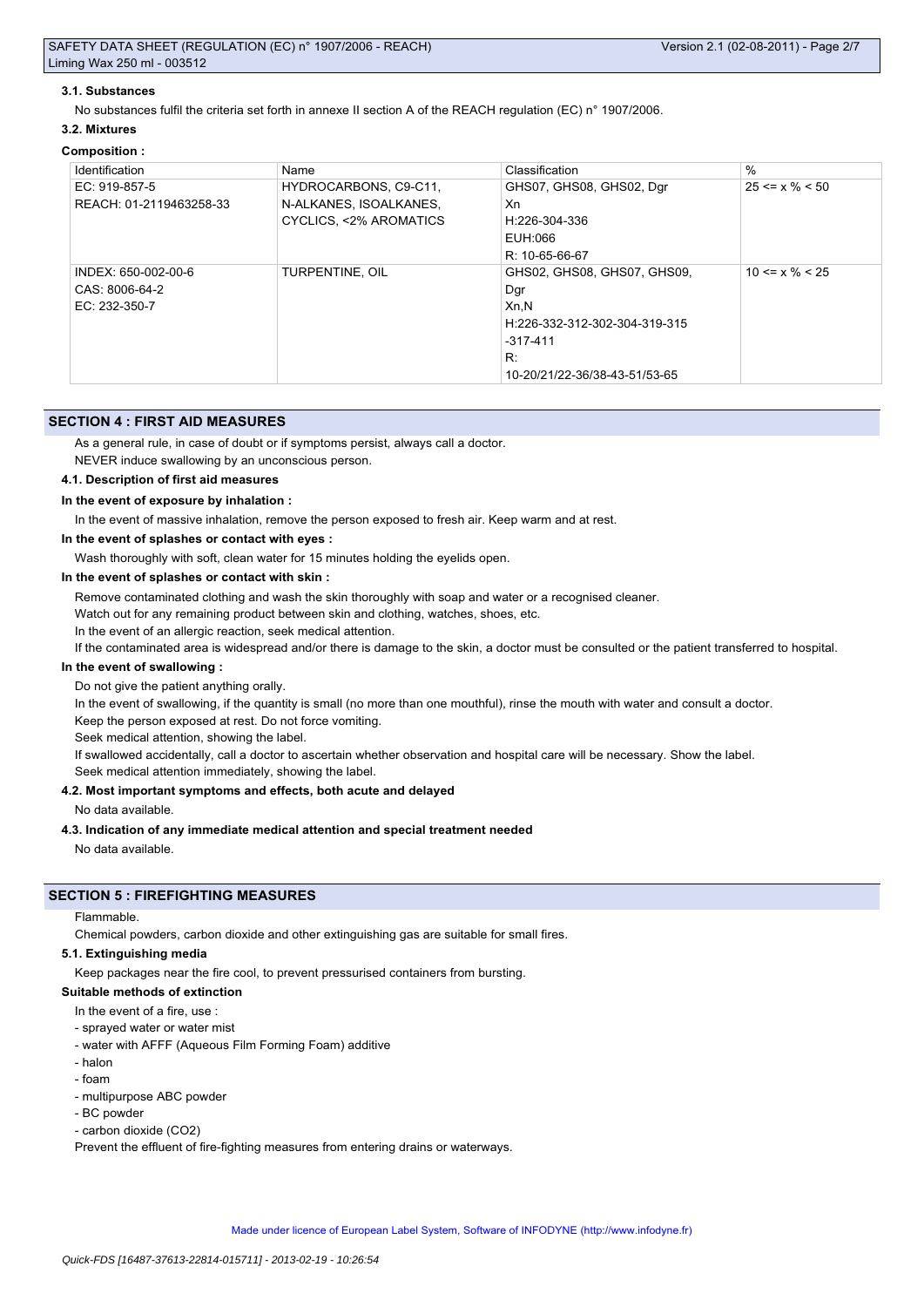### **Unsuitable methods of extinction**

In the event of a fire, do not use :

- water jet

## **5.2. Special hazards arising from the substance or mixture**

A fire will often produce a thick black smoke. Exposure to decomposition products may be hazardous to health.

Do not breathe in smoke.

In the event of a fire, the following may be formed :

- carbon monoxide (CO)

- carbon dioxide (CO2)

## **5.3. Advice for firefighters**

Fire-fighting personnel are to be equipped with autonomous insulating breathing apparatus.

## **SECTION 6 : ACCIDENTAL RELEASE MEASURES**

#### **6.1. Personal precautions, protective equipment and emergency procedures**

Consult the safety measures listed under headings 7 and 8.

#### **For non fire-fighters**

## Avoid inhaling the vapors.

Avoid any contact with the skin and eyes.

If a large quantity has been spilt, evacuate all personnel and only allow intervention by trained operators equipped with safety apparatus.

### **For fire-fighters**

Fire-fighters will be equipped with suitable personal protective equipment (See section 8).

#### **6.2. Environmental precautions**

Contain and control the leaks or spills with non-combustible absorbent materials such as sand, earth, vermiculite, diatomaceous earth in drums for waste disposal.

Prevent any material from entering drains or waterways.

If the product contaminates waterways, rivers or drains, alert the relevant authorities in accordance with statutory procedures

Use drums to dispose of collected waste in compliance with current regulations (see section 13).

## **6.3. Methods and material for containment and cleaning up**

Clean preferably with a detergent, do not use solvents.

## **6.4. Reference to other sections**

No data available.

## **SECTION 7 : HANDLING AND STORAGE**

Requirements relating to storage premises apply to all facilities where the mixture is handled. Individuals with a history of skin sensitisation should not, under any circumstance, handle this mixture.

### **7.1. Precautions for safe handling**

Always wash hands after handling.

Remove and wash contaminated clothing before re-using.

Ensure that there is adequate ventilation, especially in confined areas.

Remove contaminated clothing and protective equipment before entering eating areas.

## **Fire prevention :**

Handle in well-ventilated areas.

Vapours are heavier than air. They can spread along the ground and form mixtures that are explosive with air.

Prevent the formation of flammable or explosive concentrations in air and avoid vapor concentrations higher than the occupational exposure limits.

Prevent the accumulation of electrostatic charges with connections to earth.

The mixture can become electrostatically charged : always earth during decanting operations. Wear antistatic shoes and clothing and floors should be electrically conductive.

Use the mixture in premises free of naked flames or other sources of ignition and ensure that electrical equipment is suitably protected.

Keep packages tightly closed and away from sources of heat, sparks and naked flames.

Do not use tools which may produce sparks. Do not smoke.

Prevent access by unauthorised personnel.

### **Recommended equipment and procedures :**

For personal protection, see section 8.

Observe precautions stated on label and also industrial safety regulations.

Avoid inhaling vapors.

Avoid inhaling vapors. Carry out any industrial operation which may give rise to this in a sealed apparatus.

Provide vapor extraction at the emission source and also general ventilation of the premises.

Packages which have been opened must be reclosed carefully and stored in an upright position.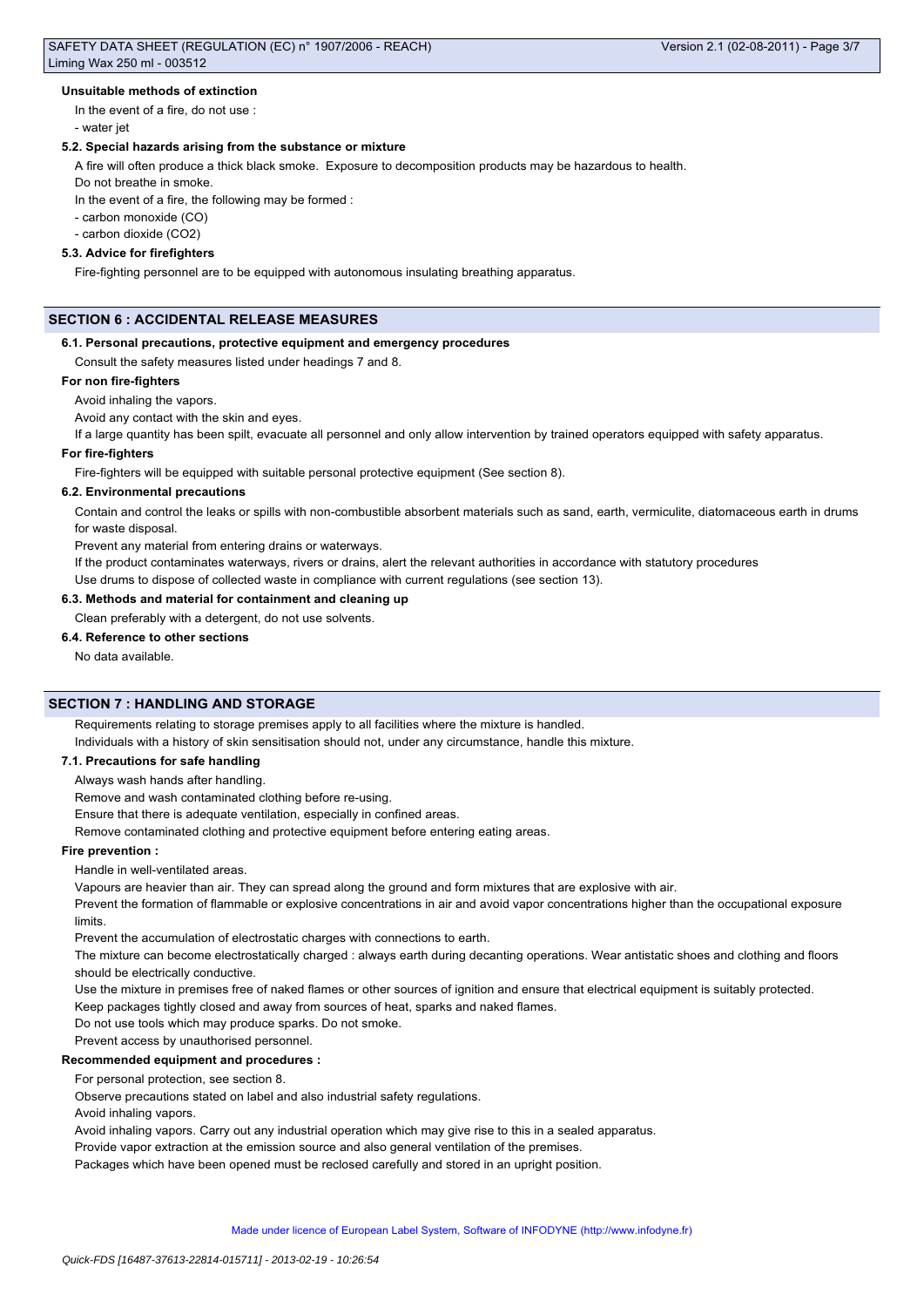## **Prohibited equipment and procedures :**

No smoking, eating or drinking in areas where the mixture is used. Never open the packages under pressure.

#### **7.2. Conditions for safe storage, including any incompatibilities**

No data available.

#### **Storage**

Keep out of reach of children.

Keep the container tightly closed in a dry place.

Keep the container tightly closed in a dry, well-ventilated place

Keep away from all sources of ignition - do not smoke.

Keep well away from all sources of ignition, heat and direct sunlight

Avoid accumulation of electrostatic charges.

The floor must be impermeable and form a collecting basin so that, in the event of an accidental spillage, the liquid cannot spread beyond this area.

#### **Packaging**

Always keep in packaging made of an identical material to the original.

### **7.3. Specific end use(s)**

No data available.

## **SECTION 8 : EXPOSURE CONTROLS/PERSONAL PROTECTION**

### **8.1. Control parameters**

## **Occupational exposure limits :**

- ACGIH TLV (American Conference of Governmental Industrial Hygienists, Threshold Limit Values, 2010) :

| CAS                                                       | TWA :       | STEL:         | Ceiling:                 | Definition:              | Criteria : |         |
|-----------------------------------------------------------|-------------|---------------|--------------------------|--------------------------|------------|---------|
| 8006-64-2                                                 | 20 ppm      |               | -                        |                          |            |         |
| - France (INRS - ED984 : 2008) :                          |             |               |                          |                          |            |         |
| CAS                                                       | $VME-ppm$ : | $VME-mq/m3$ : | $VLE-ppm$ :              | $VLE-mq/m3$ :            | Notes:     | TMP No: |
| 8006-64-2                                                 | 100         | 560           |                          |                          |            | 65.84   |
| - UK / WEL (Workplace exposure limits, EH40/2005, 2007) : |             |               |                          |                          |            |         |
| CAS                                                       | TWA :       | STEL:         | Ceiling:                 | Definition:              | Criteria:  |         |
| 8006-64-2                                                 | $100$ ppm   | $150$ ppm     | $\overline{\phantom{a}}$ | $\overline{\phantom{0}}$ |            |         |

#### **8.2. Exposure controls**

### **Personal protection measures, such as personal protective equipment**

Use personal protective equipment that is clean and has been properly maintained.

Store personal protective equipment in a clean place, away from the work area.

Never eat, drink or smoke during use. Remove and wash contaminated clothing before re-using. Ensure that there is adequate ventilation, especially in confined areas.

#### **- Eye / face protection**

Avoid contact with eyes.

Use eye protectors designed to protect against liquid splashes

Before handling, wear safety goggles in accordance with standard EN166.

#### **- Hand protection**

Use suitable protective gloves that are resistant to chemical agents in accordance with standard EN374.

Gloves must be selected according to the application and duration of use at the workstation.

Protective gloves need to be selected according to their suitability for the workstation in question : other chemical products that may be handled, necessary physical protections (cutting, pricking, heat protection), level of dexterity required.

Type of gloves recommended :

- Nitrile rubber (butadiene-acrylonitrile copolymer rubber (NBR))

- PVA (Polyvinyl alcohol)

Recommended properties :

- Impervious gloves in accordance with standard EN374

### **- Body protection**

Avoid skin contact.

Wear suitable protective clothing.

Suitable type of protective clothing :

In the event of substantial spatter, wear liquid-tight protective clothing against chemical risks (type 3) in accordance with EN14605 to prevent skin contact.

In the event of a risk of splashing, wear protective clothing against chemical risks (type 6) in accordance with EN13034 to prevent skin contact. Work clothing worn by personnel shall be laundered regularly.

After contact with the product, all parts of the body that have been soiled must be washed.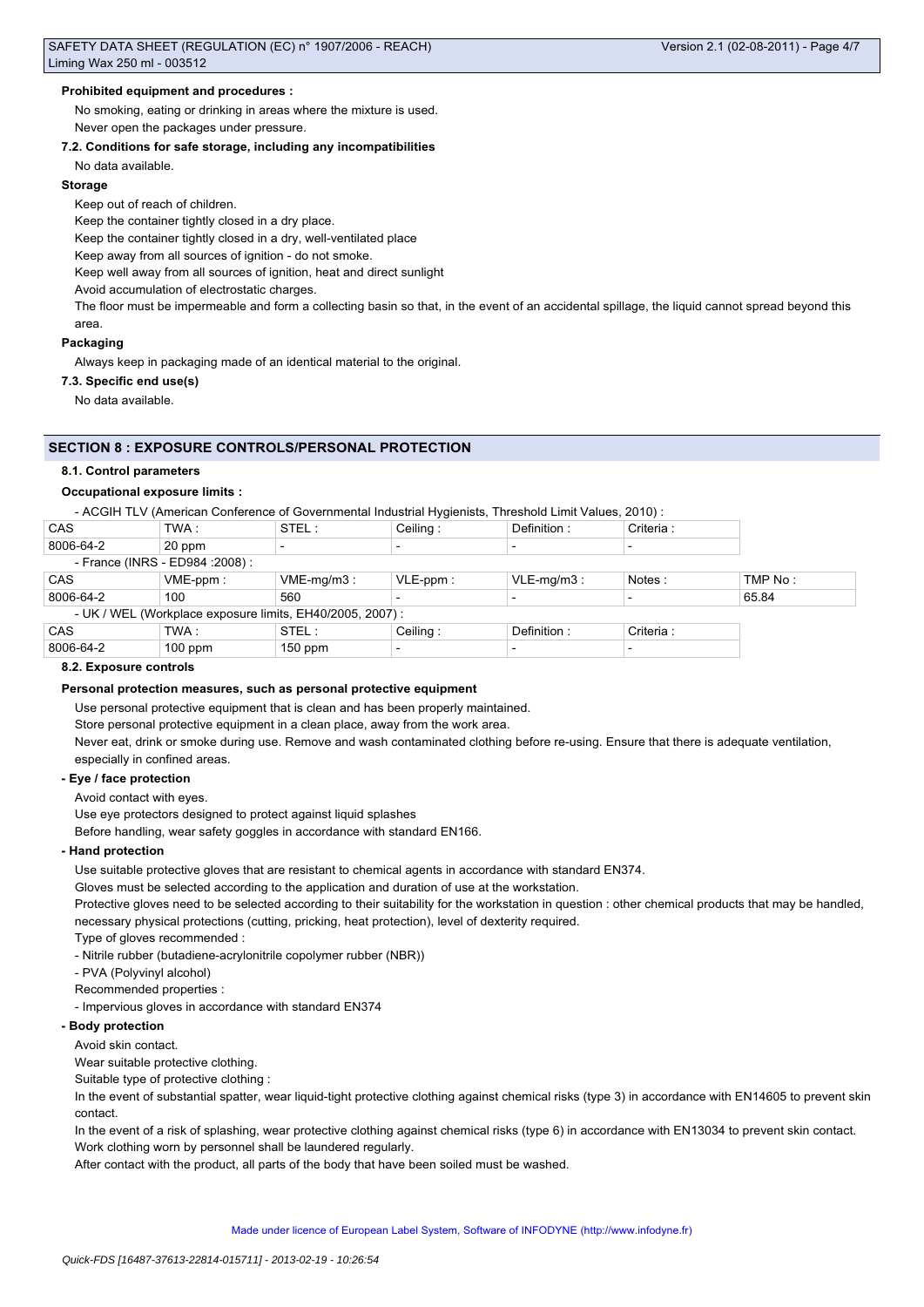## SAFETY DATA SHEET (REGULATION (EC) n° 1907/2006 - REACH) Liming Wax 250 ml - 003512

## **- Respiratory protection**

Avoid breathing vapours.

If the ventilation is insufficient, wear appropriate breathing apparatus.

When workers are confronted with concentrations that are above occupational exposure limits, they must wear a suitable, approved, respiratory protection device.

## **SECTION 9 : PHYSICAL AND CHEMICAL PROPERTIES**

## **9.1. Information on basic physical and chemical properties**

## **General information :**

| Physical state:                                        | viscous liquid.                                 |  |  |  |
|--------------------------------------------------------|-------------------------------------------------|--|--|--|
| Important health, safety and environmental information |                                                 |  |  |  |
| pH :                                                   | Not relevant.                                   |  |  |  |
| Flash point interval:                                  | not relevant.                                   |  |  |  |
| Flash point interval :                                 | $21^{\circ}$ C <= Flash point <= $55^{\circ}$ C |  |  |  |
| Vapour pressure :                                      | not relevant.                                   |  |  |  |
| Density:                                               | $0.8 - 0.9$                                     |  |  |  |
| Water solubility:                                      | Insoluble.                                      |  |  |  |
|                                                        |                                                 |  |  |  |

## **9.2. Other information**

No data available.

## **SECTION 10 : STABILITY AND REACTIVITY**

### **10.1. Reactivity**

No data available.

### **10.2. Chemical stability**

This mixture is stable under the recommended handling and storage conditions in section 7.

## **10.3. Possibility of hazardous reactions**

When exposed to high temperatures, the mixture can release hazardous decomposition products, such as carbon monoxide and dioxide, fumes and nitrogen oxide.

## **10.4. Conditions to avoid**

Any apparatus likely to produce a flame or to have a metallic surface at high temperature (burners, electric arcs, furnaces etc.) must not be allowed on the premises.

Avoid :

- accumulation of electrostatic charges.

- heating
- heat

- flames and hot surfaces

### **10.5. Incompatible materials**

### **10.6. Hazardous decomposition products**

- The thermal decomposition may release/form :
- carbon monoxide (CO)
- carbon dioxide (CO2)

## **SECTION 11 : TOXICOLOGICAL INFORMATION**

### **11.1. Information on toxicological effects**

Exposure to vapours from solvents in the mixture in excess of the stated occupational exposure limit may result in adverse health effects such as mucous membrane and respiratory system irritation and adverse effects on kidney, liver and central nervous system.

Symptoms produced will include headaches, numbness, dizziness, fatigue, muscular asthenia and, in extreme cases, loss of consciousness. Repeated or prolonged contact with the mixture may cause removal of natural oil from the skin resulting in non-allergic contact dermatitis and absorption through the skin.

Splashes in the eyes may cause irritation and reversible damage

Narcotic effects may occur, such as drowsiness, narcosis, decreased alertness, loss of reflexes, lack of coordination or dizziness. Effects may also occur in the form of violent headaches or nausea, judgement disorder, giddiness, irritability, fatigue or memory disturbance. May cause an allergic reaction by skin contact.

## **11.1.1. Substances**

No toxicological data available for the substances.

### **11.1.2. Mixture**

No toxicological data available for the mixture.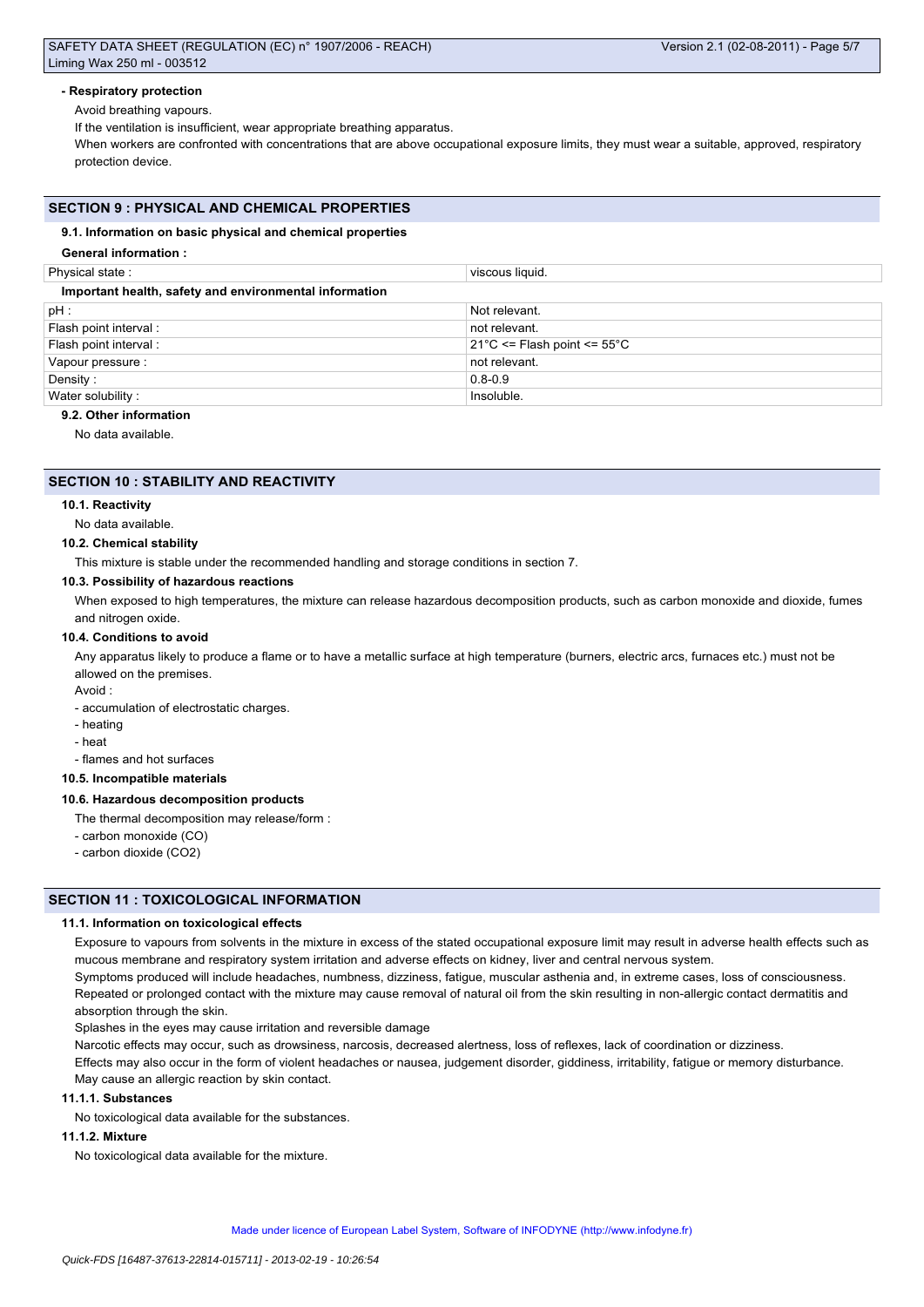## **SECTION 12 : ECOLOGICAL INFORMATION**

## Harmful to aquatic life with long lasting effects.

The product must not be allowed to run into drains or waterways.

## **12.1. Toxicity**

## **12.1.1. Substances**

No aquatic toxicity data available for the substances.

## **12.1.2. Mixtures**

No aquatic toxicity data available for the mixture.

## **12.2. Persistence and degradability**

No data available.

## **12.3. Bioaccumulative potential**

No data available.

## **12.4. Mobility in soil**

No data available.

## **12.5. Results of PBT and vPvB assessment**

No data available.

## **12.6. Other adverse effects**

No data available.

## **SECTION 13 : DISPOSAL CONSIDERATIONS**

Proper waste management of the mixture and/or its container must be determined in accordance with Directive 2008/98/EC. CAUTION: Oil cloths can self combust. Do not leave impregnated cloths in bundles. Before discarding lay them flat outside to dry to avoid a fire hazard.

## **13.1. Waste treatment methods**

Do not pour into drains or waterways.

### **Waste :**

Waste management is carried out without endangering human health, without harming the environment and, in particular without risk to water, air, soil, plants or animals.

Recycle or dispose of waste in compliance with current legislation, preferably via a certified collector or company.

Do not contaminate the ground or water with waste, do not dispose of waste into the environment.

### **Soiled packaging :**

Empty container completely. Keep label(s) on container. Give to a certified disposal contractor.

## **SECTION 14 : TRANSPORT INFORMATION**

Transport product in compliance with provisions of the ADR for road, RID for rail, IMDG for sea and ICAO/IATA for air transport (ADR 2011 -IMDG 2010 - ICAO/IATA 2011).

- Classification :

UN1263=PAINT (including paint, lacquer, enamel, stain, shellac, varnish, polish, liquid filler and liquid lacquer base) or PAINT RELATED MATERIAL (including paint thinning and reducing compound)

| <b>ADR/RID</b>                                 | Class | Code                     | Pack gr. | Label    | Ident.          | LQ                       | Provis.        | EQ     | Cat.           | Tunnel |
|------------------------------------------------|-------|--------------------------|----------|----------|-----------------|--------------------------|----------------|--------|----------------|--------|
|                                                | 3     | F <sub>1</sub>           | Ш        | 3        | 30              | 5 L                      | 163 640EE      | E1     | 3              | D/E    |
|                                                |       |                          |          |          |                 |                          | 650            |        |                |        |
| *Not subject to this regulation if $Q < 450$ . |       |                          |          |          |                 |                          |                |        |                |        |
| <b>IMDG</b>                                    | Class | 2°Label                  | Pack gr. | LQ       | <b>EMS</b>      | Provis.                  | EQ             |        |                |        |
|                                                | 3     | $\overline{\phantom{0}}$ | Ш        | 5L       | $F-E.S-E$       | 163 223                  | E <sub>1</sub> |        |                |        |
|                                                |       |                          |          |          |                 | 955                      |                |        |                |        |
| *Not subject to this regulation if $Q < 30I$   |       |                          |          |          |                 |                          |                |        |                |        |
| <b>IATA</b>                                    | Class | 2°Label                  | Pack gr. | Passager | Passager        | Cargo                    | Cargo          | note   | EQ             |        |
|                                                | 3     | $\overline{\phantom{0}}$ | III      | 355      | 60 L            | 366                      | 220 L          | A3 A72 | E <sub>1</sub> |        |
|                                                | 3     | $\overline{\phantom{a}}$ | Ш        | Y344     | 10 <sub>L</sub> | $\overline{\phantom{0}}$ |                | A3 A72 | E <sub>1</sub> |        |

## **SECTION 15 : REGULATORY INFORMATION**

**15.1. Safety, health and environmental regulations/legislation specific for the substance or mixture**

**- Particular provisions :**